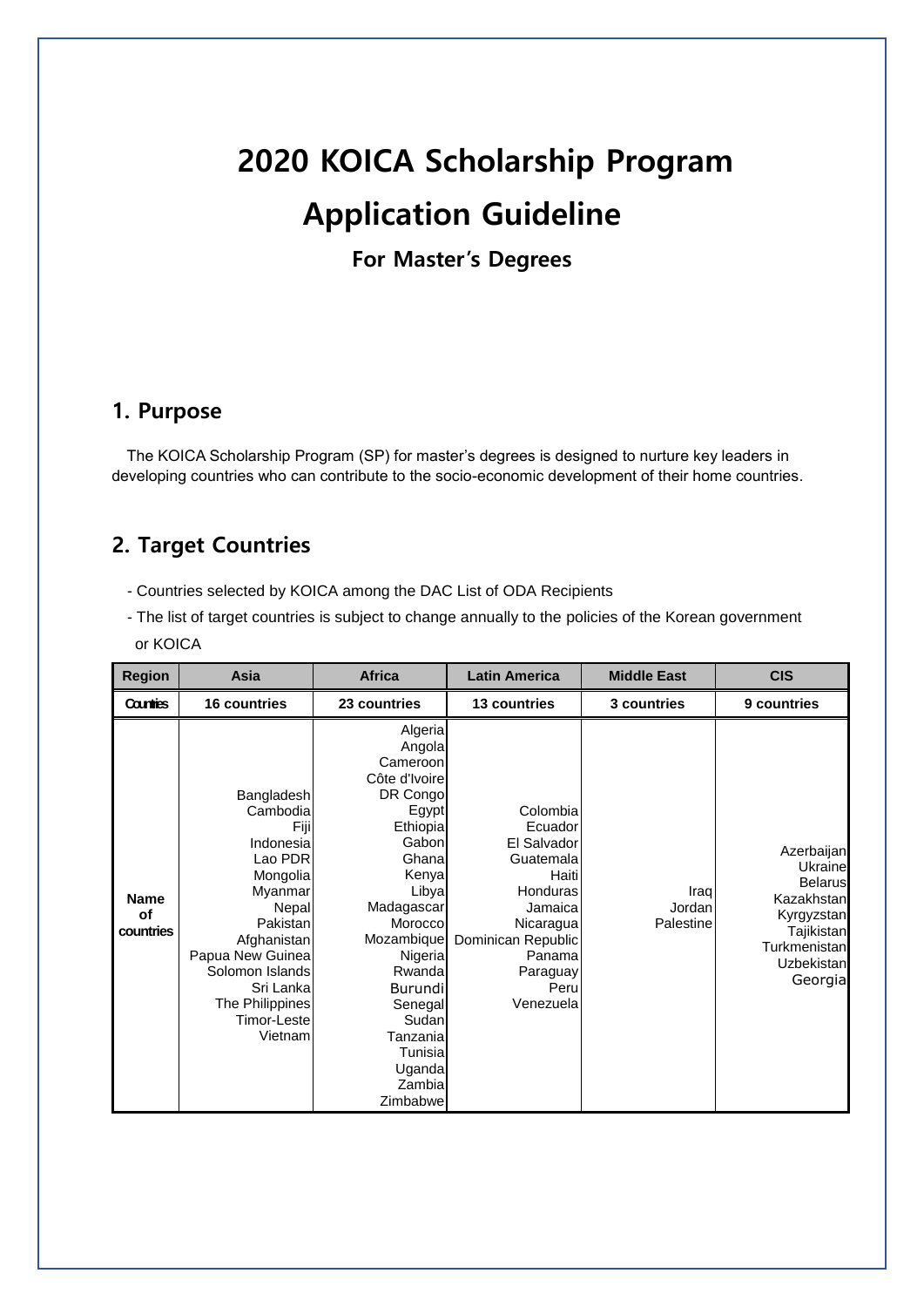# **3. Available Universities and Fields of Study**

| <b>Field of Study</b>                     | <b>University</b>                       |
|-------------------------------------------|-----------------------------------------|
| <b>Regulation Management for Economic</b> | KDI(Korea Development Institute) School |
| Development                               | of Public Policy and Management         |
| Techno-Entrepreneurship Competency        | HanDong Univ                            |
| based on EE&ICT Convergence               |                                         |
| <b>Global Education Leadership</b>        | Korea National University of Education  |
| Social Economy(MBA)                       | <b>KAIST</b>                            |
| Response to Climate Change                | Hallym Univ.                            |

Master's degree programs offered at the universities below.

**\*** All applicants can take only one course for application of KOICA SP program.

**\* For more details on the available** courses, refer to the Program Information of each course that is available to access in the KOICA website [\(http://www.koica.go.kr/ciat/index.do\)](http://www.koica.go.kr/ciat/index.do) English webpage  $\rightarrow$  Menu (Stay connected"  $\rightarrow$  "Notice")

\* Application guideline for 16 more courses will be provided during **February** as below.

| <b>Field of Study</b>                           | <b>University</b>         |
|-------------------------------------------------|---------------------------|
| <b>Urban Development</b>                        | To be determined          |
| <b>Gender Equality</b>                          | (in the middle of bidding |
| Finance and Tax Policy                          | process for selecting     |
| Industry and Trade Policy**                     | universities)             |
| Public Management and Public Policy Reforms     |                           |
| <b>Public Administration</b>                    |                           |
| <b>Agricultural Economics</b>                   |                           |
| <b>Agricultural Production</b>                  |                           |
| Community Development (for women policy makers) |                           |
| <b>Global Health Security</b>                   |                           |
| <b>Global ICT Policy</b>                        |                           |
| <b>Energy Science and Policy</b>                |                           |
| Agricultural Production (for ASEAN countries)   |                           |
| E-Government and policy (for ASEAN countries)   |                           |
| Smart city (for ASEAN countries)                |                           |
| Airport safety management                       |                           |

\* Course title will be changed after bidding process.

\*\* Industry and Trade policy program will provide PhD and master's degree courses.

# **4. Qualifications**

Prospective applicants must meet all of the following conditions.

- (1) **Citizenship:** Be a citizen of the Scholarship Program target country.
- (2) **Government Nomination:** Be officially nominated by their governments.

-Be a government employee. With a minimum of 2 years of experience in the field of study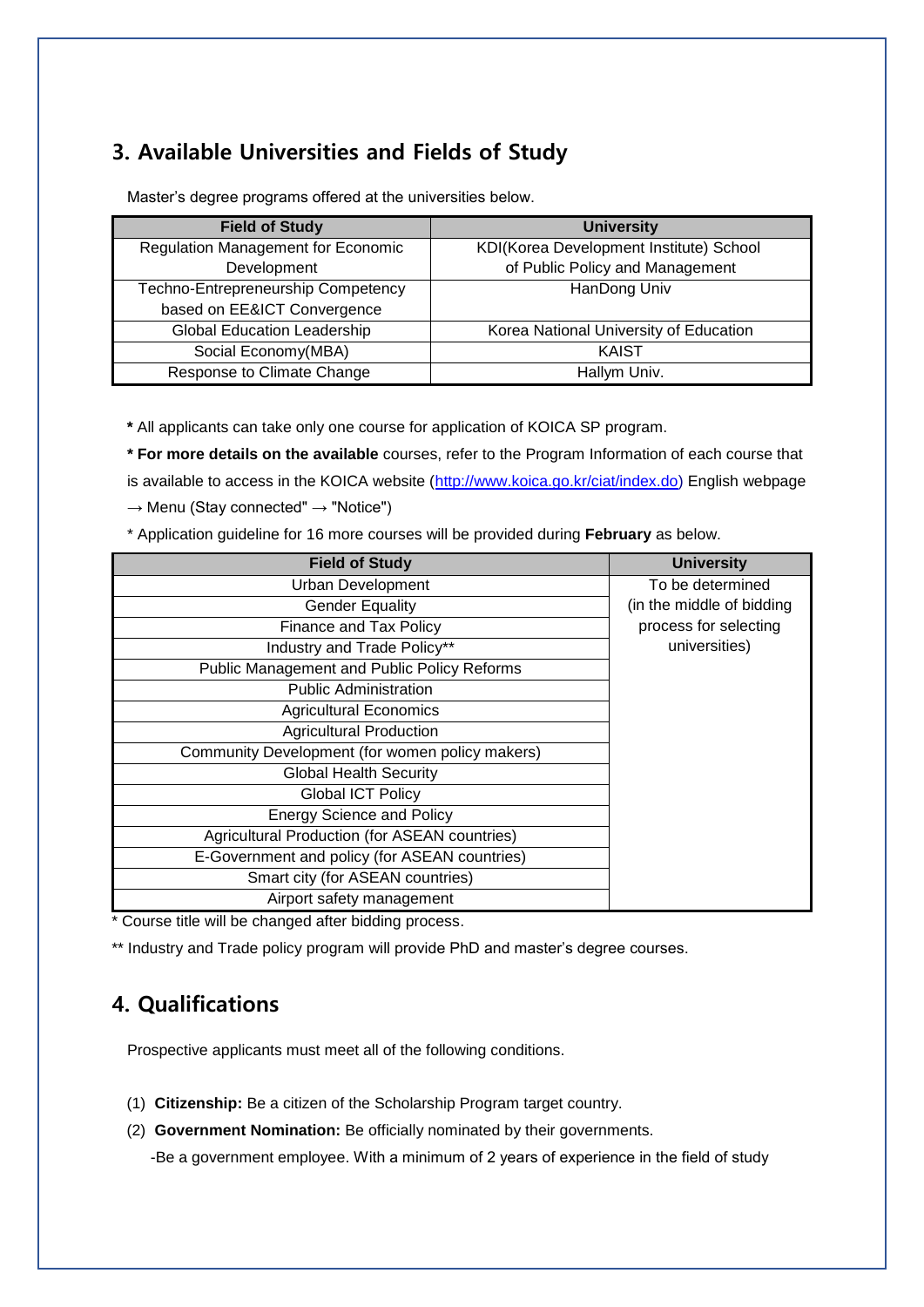- \* Exception1 Applicants with an 'international development NGO' background may apply for the program with two letter of recommendations:
	- Your government office; and
	- -Korean Embassy, world widely known NGO, an UN-associated organizations, or the KOICA Organization within your region.
- \* Exception2 Applicants with private sector background may apply for the of KAIST (Social Economy) program according to detailed qualifications in program information of KAIST.
- (3) **AGE:** (Preferably) Be under age 40 as of February 1, 2020.
- (4) **Health:** Be in good health, both physically and mentally.
	- Those with disabilities, but in good mental and physical health, are eligible to apply.
	- Those with severe illness are NOT ELIGIBLE to apply.
- (5) **Level of Education:** Have a completed Bachelor Degree or an equivalent to college / university level Educational background.
	- \* Some program have specific qualifications in terms of level of education, and refer to Program Information of each program.
- (6) **English Proficiency:** Have a good command of both spoken and written English in order to take classes conducted entirely in English and to be able to write academic reports and theses in English. (7) Not be a person who has withdrawn from KOICA's scholarship program.
- \* Person belonging to the institution in which candidates submitted false documents and returned to his / her country arbitrarily in the middle of SP program cannot apply.
- (8) Have not participated in KOICA scholarship program or any of the Korean Government's Scholarship Program before.
- (9) and other qualifications from university you are going to apply (refer to the Program Information)
- **\*(10) Preference:** Descendants of Korean War Veterans will be given preference.
	- Proof of descendants of Korean War document must be presented in application package.

### **5. Support Service (Scholarship Benefits)**

| <b>Supports</b>     | <b>Amounts</b>                          | <b>Note</b>                                                                                                                                                                                                                                                                 |
|---------------------|-----------------------------------------|-----------------------------------------------------------------------------------------------------------------------------------------------------------------------------------------------------------------------------------------------------------------------------|
| Air Fare            | Actual amount paid                      | - Cannot be borne by KOICA in special<br>circumstances like when a participant<br>violates academic regulations<br>- Not borne by KOICA when a participant<br>Temporarily leave to his/her home country during<br>the training period<br>- Except for above, borne by KOICA |
| <b>Tuition Fees</b> | Full amount required by a<br>university | - Borne by a training institute                                                                                                                                                                                                                                             |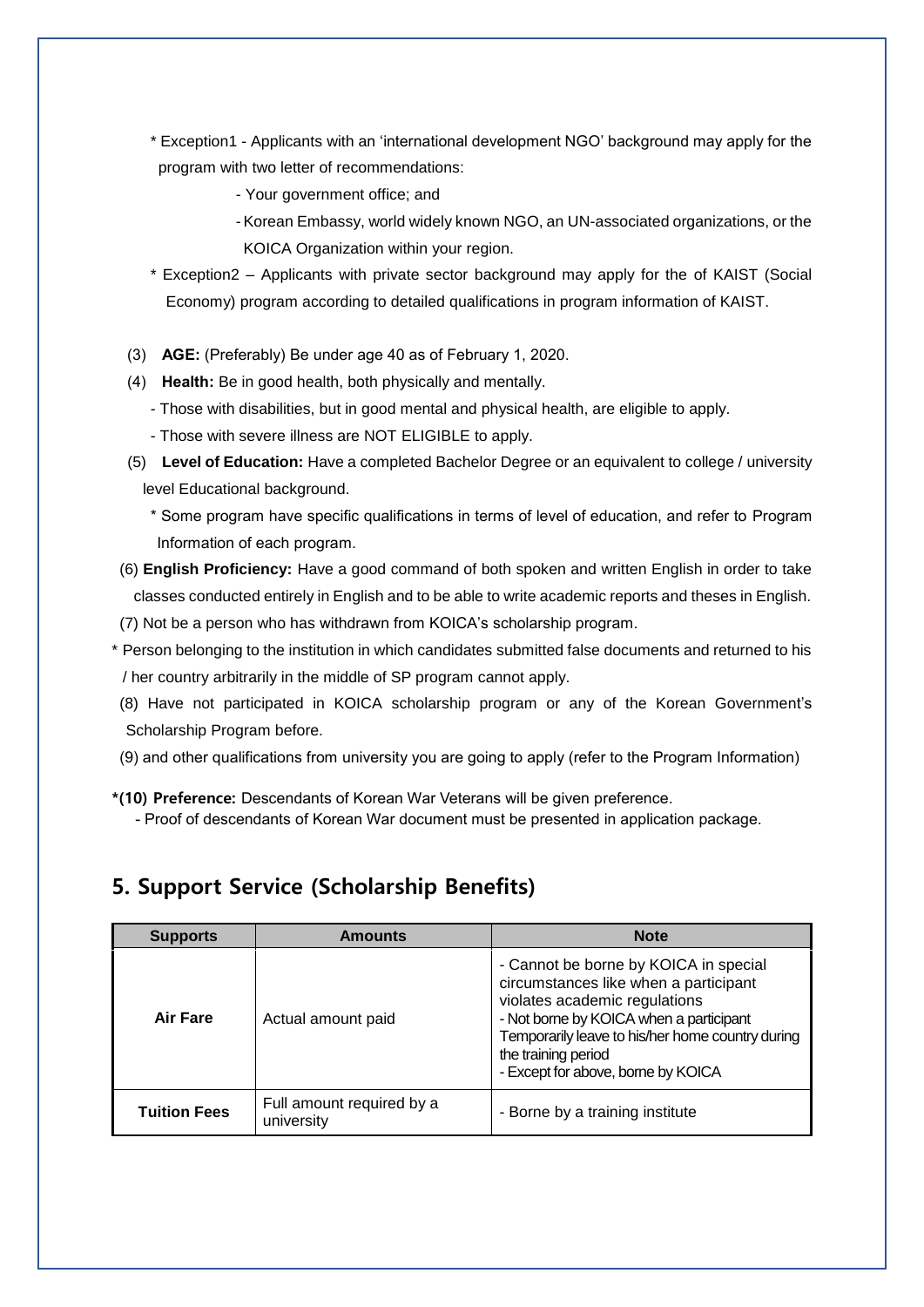| <b>Extracurricular</b><br><b>Activities</b>              | Part of the expenses needed<br>for study visits, workshops,<br>Korean language classes and<br>others, except for regular<br>classes | - Amount borne by a school varies<br>- Part of the expenses can be borne by<br>participants, and the amount varies among<br>training institutes                                                                                                                                                                                                                                                                                                                                           |
|----------------------------------------------------------|-------------------------------------------------------------------------------------------------------------------------------------|-------------------------------------------------------------------------------------------------------------------------------------------------------------------------------------------------------------------------------------------------------------------------------------------------------------------------------------------------------------------------------------------------------------------------------------------------------------------------------------------|
| <b>Monthly</b><br><b>Allowance</b>                       | KRW 999,000 per month                                                                                                               | - It includes expenses for meals, books and<br>study supplies if needed<br>- Same amount will be provided per month<br>- If a participant cannot participate in the<br>course for specific reasons like temporary<br>leave to his/her home country, the<br>allowance for that month shall be prorated<br>for the corresponding number of days<br>studies in Korea (KRW 33,300/day).<br>* The amount deducted (33,300/day) is the<br>same regardless of how many days are in<br>the month. |
| <b>Accommodation</b>                                     | Actual amount paid                                                                                                                  | - Electricity and other utility fees shall not be<br>covered.<br>- Cost for cleaning, laundry or exchange of<br>bedding shall not be covered.<br>- Except for above, borne by a training<br>institute                                                                                                                                                                                                                                                                                     |
| <b>Settlement</b><br><b>Allowance</b>                    | KRW 600,000                                                                                                                         | - Expenses needed to enter Korea, such as<br>visa fee, alien registration card issuing fee<br>and others<br>- Borne by a training institute                                                                                                                                                                                                                                                                                                                                               |
| <b>Scholarship</b><br><b>Completion</b><br><b>Grants</b> | KRW 300,000                                                                                                                         | - EMS and other expenses needed for<br>returning home (e.g. cost for sending<br>materials)<br>- Borne by a training institutes before<br>departure                                                                                                                                                                                                                                                                                                                                        |
| <b>Insurance</b>                                         | Actual cost paid                                                                                                                    | - Refer to separate documents for detailed<br>insurance coverage<br>- Borne by KOICA                                                                                                                                                                                                                                                                                                                                                                                                      |

#### **\*** Notes

-KOICA only provides the expenses above.

-Visa expenses, stopover expenses, local transportation and other sundry expenses will not be covered.

-KOICA arranges and pays for the participant to travel to and from Korea. KOICA will cover economy class, round-trip airfare.

-If a participant wants to change the flight itineraries, they should pay the additional airfare.

-The participant is responsible for the issuance of an appropriate visa (which must be the 'Study Abroad Visa [D-2]) necessary for this Scholarship Program.

# **6. Selection Procedures**

**Period Procedures Details**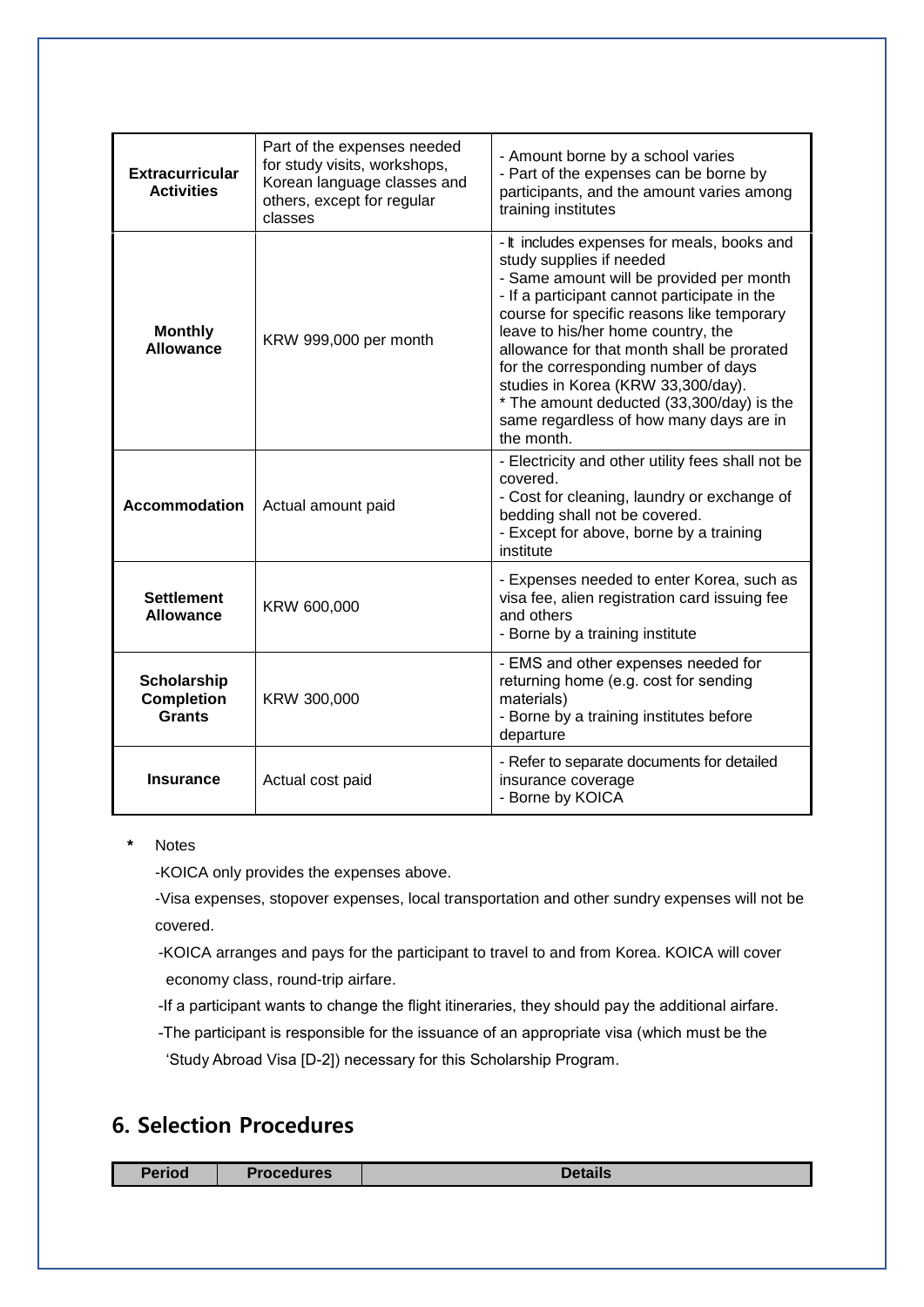| March,             | <b>Application</b>     | [Application package submission]                                                     |
|--------------------|------------------------|--------------------------------------------------------------------------------------|
| 2020               |                        | - Application deadline (to KOICA regional offices and                                |
|                    |                        | Korean Embassy) : March 27, 2020                                                     |
|                    |                        | - Prepare all required documents for your admission package                          |
|                    |                        | and fill out the 'Document Checklist'.                                               |
|                    |                        | - Submit the application package (including both university and                      |
|                    |                        | KOICA application forms and other required documents) to                             |
|                    |                        | KOICA regional office or Korean Embassy by the submission                            |
|                    |                        | date.                                                                                |
|                    |                        | - Original copies should be sent to university before the phone                      |
|                    |                        | interviews.                                                                          |
| March 27           | On-site                | - Participate in an on-site interview by KOICA regional office or                    |
| -April 3           | Interview(KOICA)       | Korean Embassy. If an applicant lives in a country where the                         |
|                    |                        | KOICA regional office / Embassy does not exist or lives far                          |
|                    |                        | from the capital city, he / she can be interviewed by phone                          |
|                    |                        | after consulting with the KOICA regional office / Embassy.                           |
| April 6            | <b>Document</b>        | [1 <sup>st</sup> round : Document Screening]                                         |
| -April 14          | <b>Screening</b>       | -Applicants nominated by the KOICA regional office or Korean                         |
|                    |                        | Embassy as a result of the on-site interview and have                                |
|                    |                        | submitted their application packages are considered for                              |
|                    |                        | document screening.                                                                  |
|                    |                        | -University conducts document screening,                                             |
| April 17           | <b>Result of</b>       | -The result for the 1 <sup>st</sup> round selection will be announced to the         |
|                    | <b>Document</b>        | applicants.                                                                          |
|                    | <b>Screening</b>       | [Preparation for the 2 <sup>nd</sup> round]                                          |
|                    |                        | - Details of the interview including the interviewee list will be                    |
|                    |                        | sent to the KOICA regional offices and interview arrangements                        |
|                    |                        | will be made respectively.                                                           |
| April 20           | <b>Interview</b>       | [2 <sup>nd</sup> round : Phone Interview]                                            |
| -May 1             |                        | - University conducts the second round (interview) according                         |
|                    |                        | to the interview schedule.                                                           |
|                    |                        | - Schedule for phone interview will be notified individually by                      |
|                    |                        | the KOICA regional offices or Korean embassy with 2-3 day                            |
|                    |                        | notice in advance.                                                                   |
|                    |                        | - KOICA HQs announces the result of interview to the KOICA                           |
|                    |                        | regional office or Korean Embassy: May 8                                             |
|                    | <b>Medical Checkup</b> | [3rd round : Medical Check-up]                                                       |
| May 11<br>-June 12 |                        | - Applicants who successfully pass the 2 <sup>nd</sup> round                         |
|                    | (Local)                | must take the Medical Check-up at the designated                                     |
|                    |                        | institution.                                                                         |
|                    |                        |                                                                                      |
|                    |                        | -The detailed guideline of the medical check-up and list of the                      |
|                    |                        | designated medical institution will be notified after passing the                    |
|                    |                        | interview successfully.                                                              |
|                    |                        | - Examination cost, Transportation and<br>accommodation fees will NOT be reimbursed. |
|                    |                        |                                                                                      |
|                    |                        | - KOICA will not pay for the treatment necessary                                     |
|                    |                        | after the examination.                                                               |
|                    |                        | - KOICA announces the result of Medical Checkup.                                     |
| June 19            | <b>Admission</b>       | - Admissions results will be notified to the regional KOICA                          |
|                    | <b>Notification</b>    | offices or Korean embassy.                                                           |